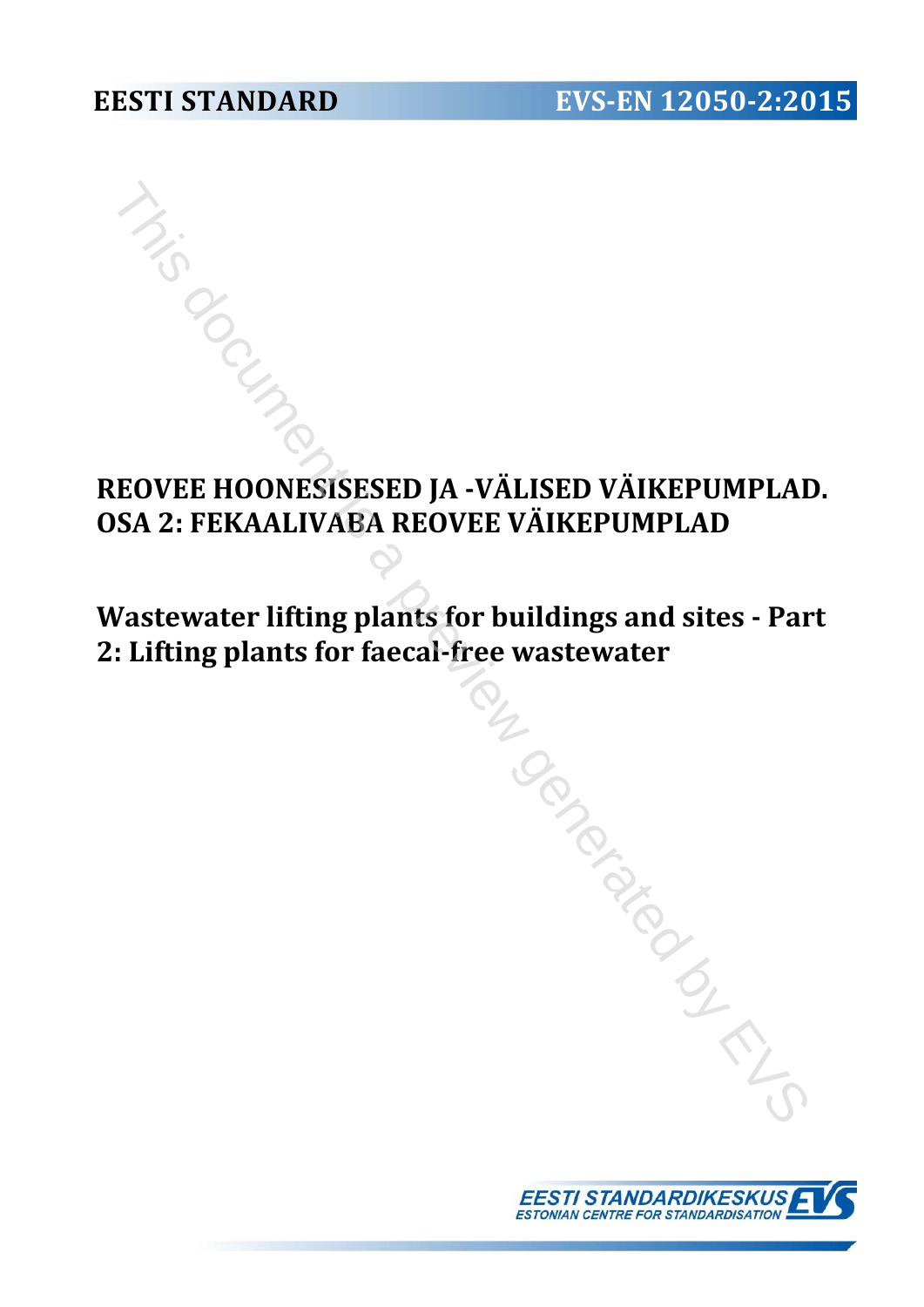#### **EESTI STANDARDI EESSÕNA NATIONAL FOREWORD**

See Eesti standard EVS-EN 12050-2:2015 sisaldab Euroopa standardi EN 12050-2:2015 ingliskeelset teksti. This Estonian standard EVS-EN 12050-2:2015 consists of the English text of the European standard EN 12050-2:2015. Standard on jõustunud sellekohase teate avaldamisega EVS Teatajas. Euroopa standardimisorganisatsioonid on teinud Euroopa standardi rahvuslikele liikmetele kättesaadavaks 18.03.2015. This standard has been endorsed with a notification published in the official bulletin of the Estonian Centre for Standardisation. Date of Availability of the European standard is 18.03.2015. Standard on kättesaadav Standardikeskusest. Eesti The standard is available from the Estonian Centre for Standardisation. Eesti, stondard EVS-EN 12050-2:2015 This Estonian standard EVS-EN 12050-2:2016<br>
dob Euroopa standardi iN 12050-2:2015 cansists of the Finglish text of the Ruropez<br>
skeedic (election) standard EN 12050-2:2015.<br>
Skeedic ele

Tagasisidet standardi sisu kohta on võimalik edastada, kasutades EVS-i veebilehel asuvat tagasiside vormi või saates e-kirja meiliaadressile standardiosakond@evs.ee.

ICS 91.140.80

**Standardite reprodutseerimise ja levitamise õigus kuulub Eesti Standardikeskusele** 

Andmete paljundamine, taastekitamine, kopeerimine, salvestamine elektroonsesse süsteemi või edastamine ükskõik millises vormis või millisel teel ilma Eesti Standardikeskuse kirjaliku loata on keelatud.

Kui Teil on küsimusi standardite autorikaitse kohta, võtke palun ühendust Eesti Standardikeskusega: Aru 10, 10317 Tallinn, Eesti; koduleht www.evs.ee; telefon 605 5050; e-post *info@evs.ee* 

**The right to reproduce and distribute standards belongs to the Estonian Centre for Standardisation** 

No part of this publication may be reproduced or utilized in any form or by any means, electronic or mechanical, including photocopying, without a written permission from the Estonian Centre for Standardisation.

If you have any questions about copyright, please contact Estonian Centre for Standardisation:

Aru 10, 10317 Tallinn, Estonia; homepage www.evs.ee; phone +372 605 5050; e-mail info@evs.ee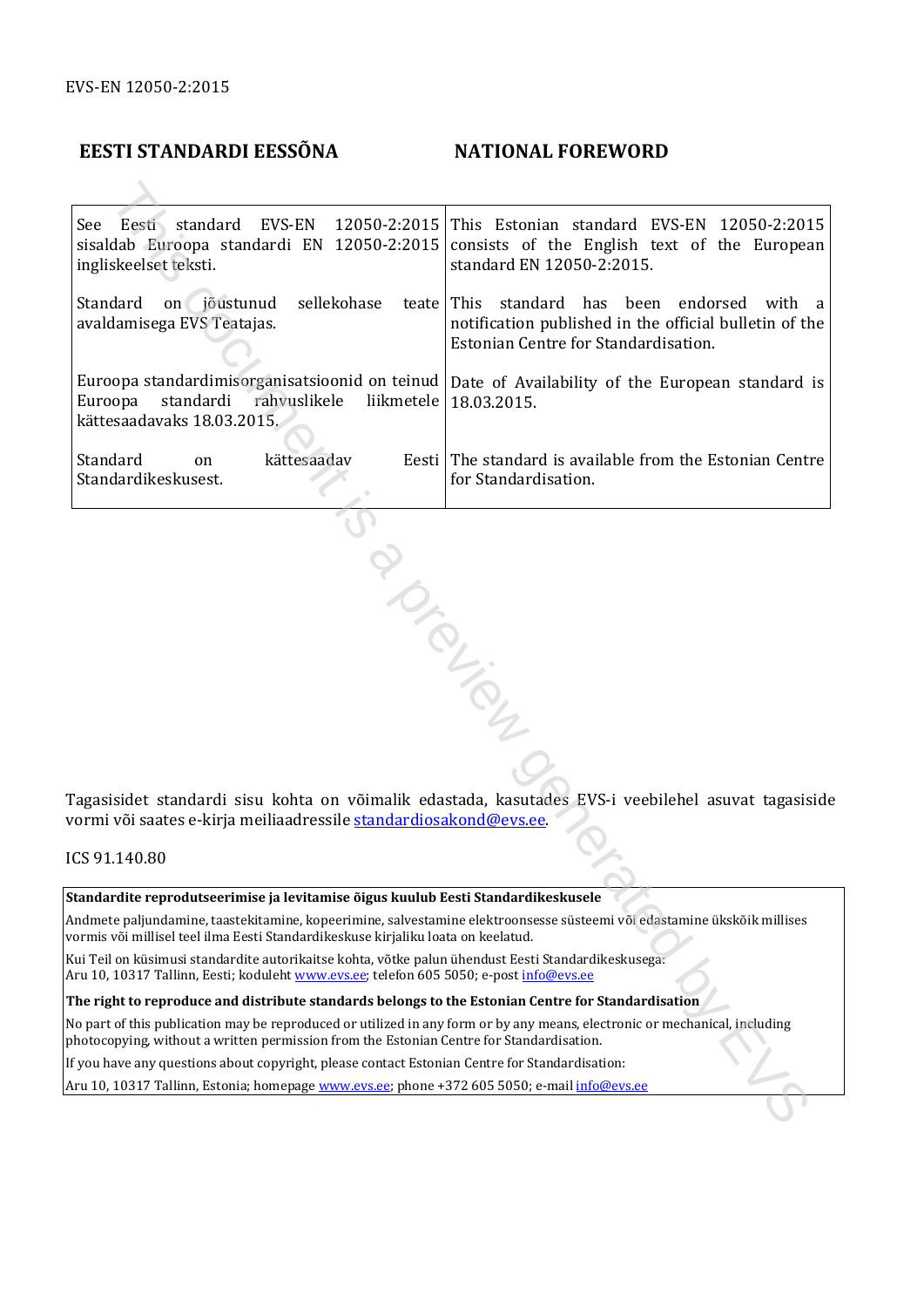## EUROPEAN STANDARD NORME EUROPÉENNE

## **EN 12050-2**

# EUROPÄISCHE NORM

March 2015

ICS 91.140.80 Supersedes EN 12050-2:2000

English Version

#### Wastewater lifting plants for buildings and sites - Part 2: Lifting plants for faecal-free wastewater

Stations de relevage d'effluents pour les bâtiments et terrains - Partie 2 : Stations de relevage pour effluents exempts de matières fécales

Abwasserhebeanlagen für die Gebäude- und Grundstücksentwässerung - Teil 2: Abwasserhebeanlagen für fäkalienfreies Abwasser

This European Standard was approved by CEN on 17 January 2015.

CEN members are bound to comply with the CEN/CENELEC Internal Regulations which stipulate the conditions for giving this European Standard the status of a national standard without any alteration. Up-to-date lists and bibliographical references concerning such national standards may be obtained on application to the CEN-CENELEC Management Centre or to any CEN member.

This European Standard exists in three official versions (English, French, German). A version in any other language made by translation under the responsibility of a CEN member into its own language and notified to the CEN-CENELEC Management Centre has the same status as the official versions.

CEN members are the national standards bodies of Austria, Belgium, Bulgaria, Croatia, Cyprus, Czech Republic, Denmark, Estonia, Finland, Former Yugoslav Republic of Macedonia, France, Germany, Greece, Hungary, Iceland, Ireland, Italy, Latvia, Lithuania, Luxembourg, Malta, Netherlands, Norway, Poland, Portugal, Romania, Slovakia, Slovenia, Spain, Sweden, Switzerland, Turkey and United Kingdom.



EUROPEAN COMMITTEE FOR STANDARDIZATION COMITÉ EUROPÉEN DE NORMALISATION EUROPÄISCHES KOMITEE FÜR NORMUNG

**CEN-CENELEC Management Centre: Avenue Marnix 17, B-1000 Brussels**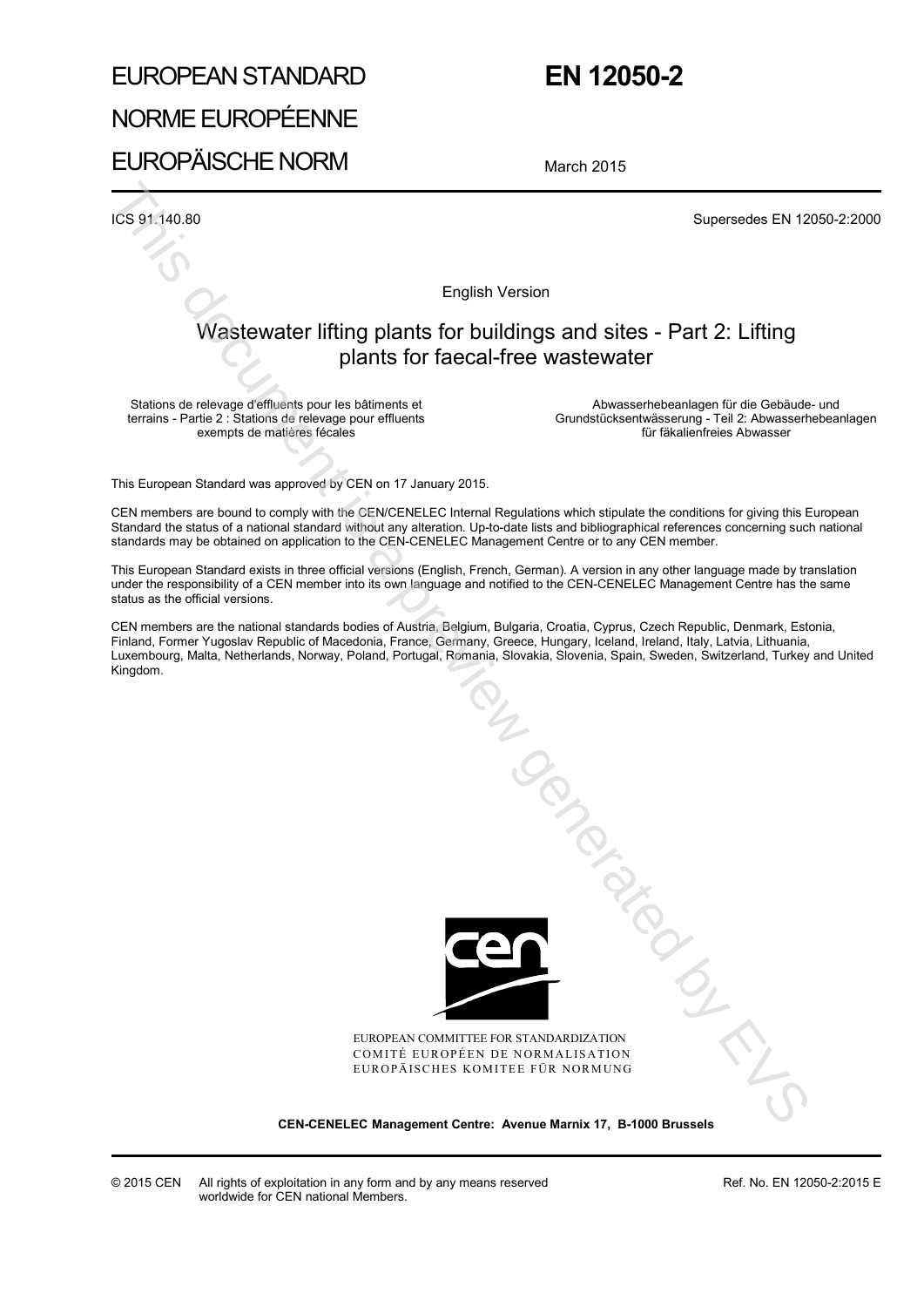# **Contents**

### Page

| 1            |  |
|--------------|--|
| $\mathbf{2}$ |  |
| 3            |  |
| 3.1          |  |
| 3.2          |  |
| 3.2.1        |  |
| 3.2.2        |  |
| 4            |  |
| 4.1          |  |
| 4.2          |  |
| 4.2.1        |  |
| 4.2.2        |  |
| 4.3          |  |
| 4.3.1        |  |
| 4.3.2        |  |
| 4.3.3        |  |
| 4.3.4        |  |
| 4.3.5        |  |
| 4.3.6        |  |
| 4.3.7        |  |
| 4.4          |  |
| 4.5          |  |
| 4.6          |  |
| 4.7          |  |
| 4.7.1        |  |
| 4.7.2        |  |
| 4.7.3        |  |
| 4.8          |  |
| 4.9          |  |
| 4.9.1        |  |
| 4.9.2        |  |
| 4.9.3        |  |
| 4.9.4        |  |
| 4.10         |  |
| 4.11         |  |
| 5            |  |
| 5.1          |  |
| 5.1.1        |  |
| 5.1.2        |  |
| 5.2          |  |
| 5.2.1        |  |
| 5.2.2        |  |
| 5.2.3        |  |
| 5.3          |  |
| 6            |  |
| 6.1          |  |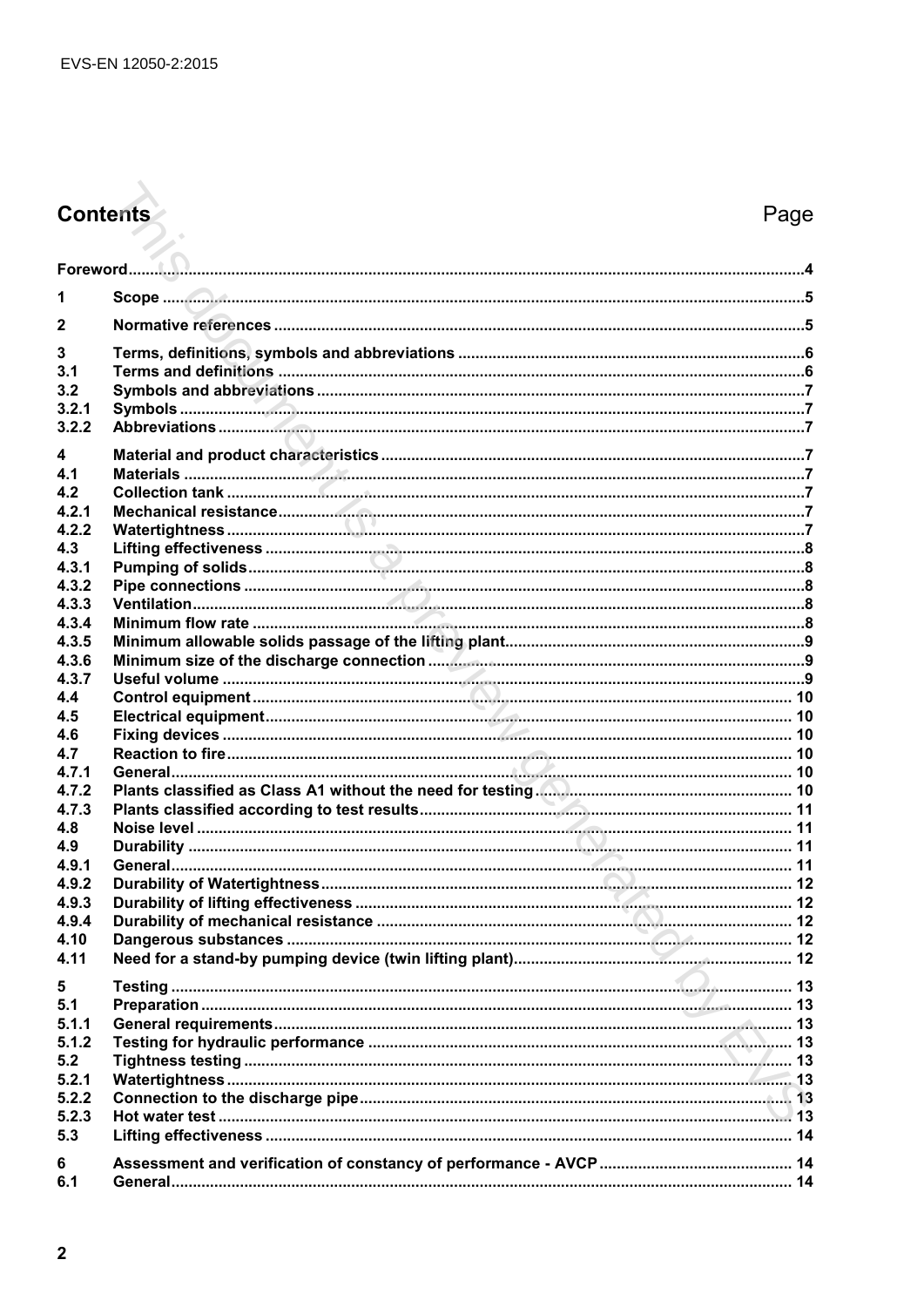| 6.2            |                                                                                           |  |
|----------------|-------------------------------------------------------------------------------------------|--|
| 6.2.1          |                                                                                           |  |
| 6.2.2          |                                                                                           |  |
| 6.2.3          |                                                                                           |  |
| 6.2.4          |                                                                                           |  |
| 6.2.5          |                                                                                           |  |
| 6.3            |                                                                                           |  |
| 6.3.1          |                                                                                           |  |
| 6.3.2          |                                                                                           |  |
| 6.3.3          |                                                                                           |  |
| 6.3.4          | Initial inspection of factory and of FPC [only for products covered by AVCP system 1]22   |  |
| 6.3.5          | Continuous surveillance of FPC [only for products covered by AVCP system 1] 22            |  |
| 6.3.6          |                                                                                           |  |
| 6.3.7          | One-off products, pre-production products (e.g. prototypes) and products produced in      |  |
| $\overline{7}$ |                                                                                           |  |
| 7.1            |                                                                                           |  |
| 7.2            |                                                                                           |  |
| 8              | Manufacturer's instructions for installation, operation and maintenance 24                |  |
|                |                                                                                           |  |
|                | Annex ZA (informative) Clauses of this European Standard addressing the provisions of the |  |
| <b>ZA.1</b>    |                                                                                           |  |
| ZA.2           |                                                                                           |  |
|                |                                                                                           |  |
|                |                                                                                           |  |
| ZA.2.2.1       |                                                                                           |  |
| ZA.2.2.2       |                                                                                           |  |
| ZA.2.2.3       |                                                                                           |  |
|                |                                                                                           |  |
|                |                                                                                           |  |

Mandons Cripton

 $\overline{\mathbf{3}}$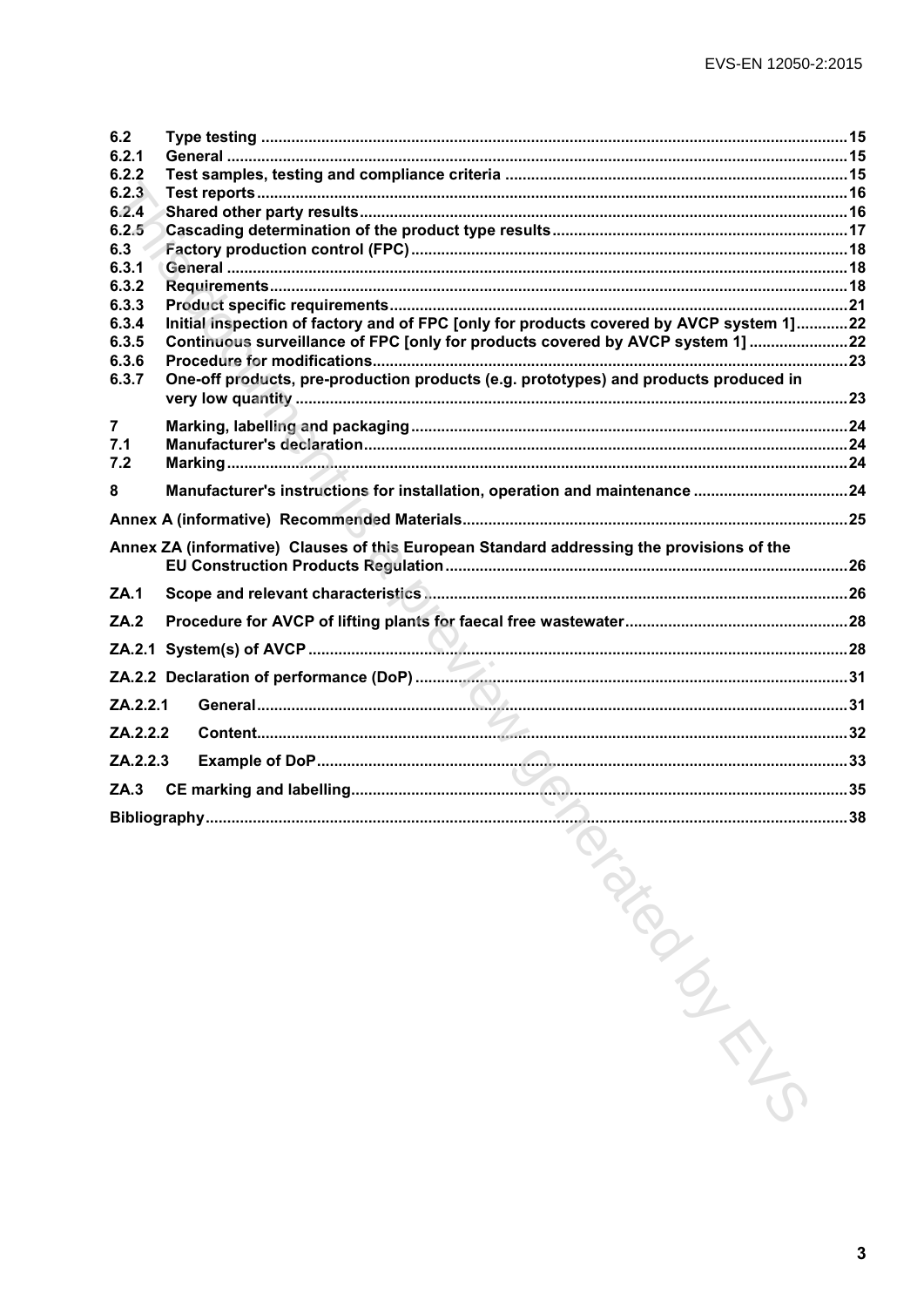#### **Foreword**

This document (EN 12050-2:2015) has been prepared by Technical Committee CEN/TC 165 "Wastewater engineering", the secretariat of which is held by DIN.

This European Standard shall be given the status of a national standard, either by publication of an identical text or by endorsement, at the latest by September 2015 and conflicting national standards shall be withdrawn at the latest by December 2016.

Attention is drawn to the possibility that some of the elements of this document may be the subject of patent rights. CEN [and/or CENELEC] shall not be held responsible for identifying any or all such patent rights.

This document supersedes EN 12050-2:2000.

This document has been prepared under a mandate given to CEN by the European Commission and the European Free Trade Association, and supports the works basic requirements of the Regulation (EU) No. 305/2011.

For relationship with EU Regulation, see informative Annex ZA, which is an integral part of this document.

The standard series EN 12050 "*Wastewater lifting plants for buildings and sites*" consists of the following parts:

- Part 1: *Lifting plants for wastewater containing faecal matter*
- Part 2: *Lifting plants for faecal-free wastewater*
- Part 3: *Lifting plants for limited applications*
- Part 4: *Non-return valves for faecal-free wastewater and wastewater containing faecal matter*

The main changes with respect to the previous edition are listed below:

- a) reaction to fire added;
- b) hot water test added;
- c) paragraph title "Evaluation of conformity" changed to "Assessment and verification of constancy of performance – AVCP" and updated in accordance with "Implementation of the Construction Products Regulation (CPR) in harmonized standards";
- d) Annex ZA updated in accordance with "Implementation of the Construction Products Regulation (CPR) in harmonized standards" (adoption of the Regulation EU No. 305/2011);
- e) editorially revised.

According to the CEN-CENELEC Internal Regulations, the national standards organizations of the following countries are bound to implement this European Standard: Austria, Belgium, Bulgaria, Croatia, Cyprus, Czech Republic, Denmark, Estonia, Finland, Former Yugoslav Republic of Macedonia, France, Germany, Greece, Hungary, Iceland, Ireland, Italy, Latvia, Lithuania, Luxembourg, Malta, Netherlands, Norway, Poland, Portugal, Romania, Slovakia, Slovenia, Spain, Sweden, Switzerland, Turkey and the United Kingdom. coursent (EN 12050-22015) has been prepared by Technical Committee CENTC 165 "Wastewater<br>infor the secretarial of which is held by DIN.<br>This periodic stand lead by perform the status of a national standard, either by publi